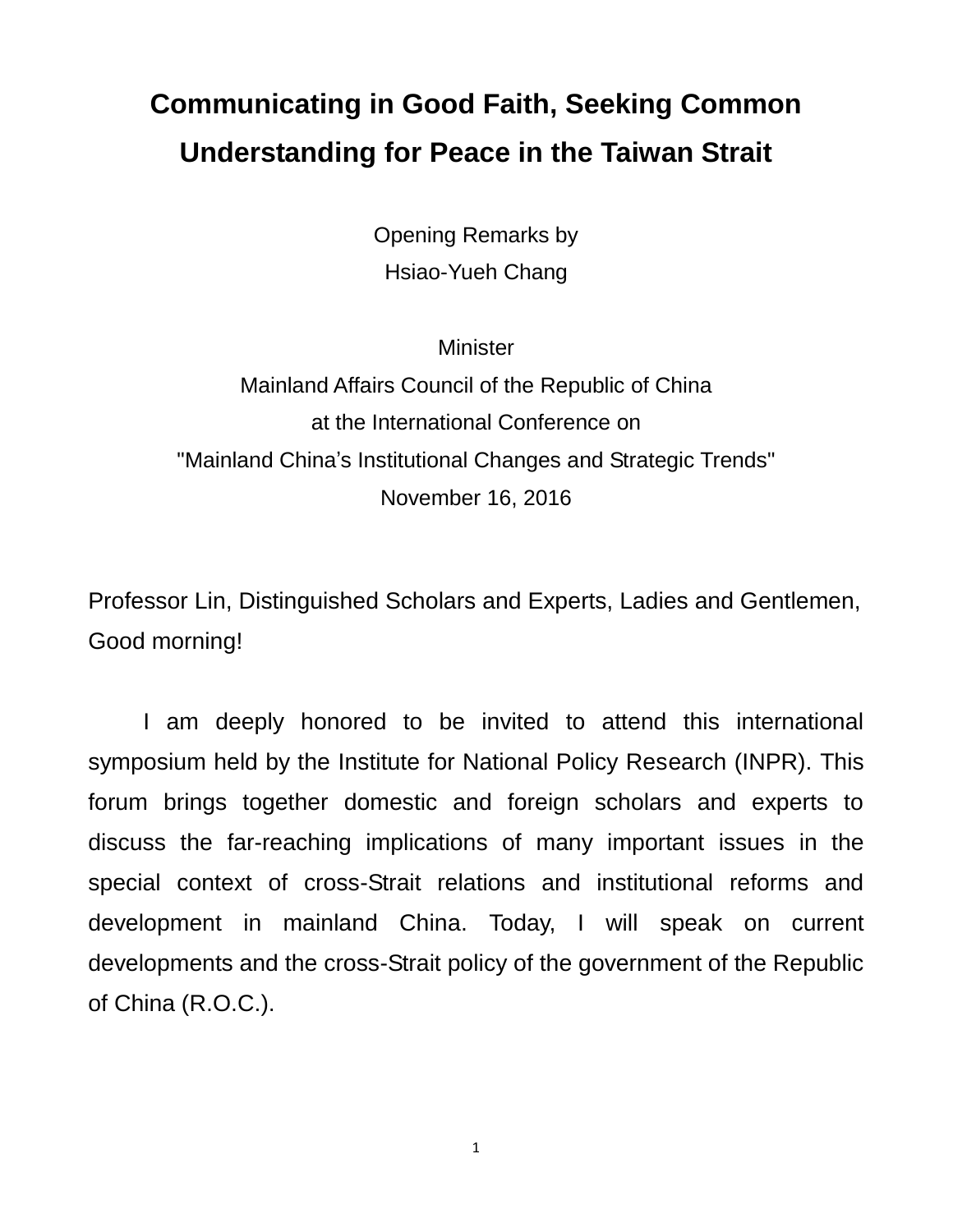## **1. Institutional reforms by the CPC amidst geopolitical strategic changes in the Asia-Pacific**

Developments in the Asia-Pacific region represent a history of constant change, progress and cooperation. Since the Communist Party of China (CPC) came to power in 1949, the Mainland has witnessed a period of political, economic, social and cultural tumult extending from the Cultural Revolution to the proposal of opening and reforms at the Third Plenary Session of the 11th CPC Central Committee in 1978. In just 40 years since then, mainland China has vastly grown in strength. This development has been inspired by changes in the international order after the Cold War. It has also steadily affected the strategic pattern both internationally and in the Asia-Pacific region. Since the 18th National CPC Congress in 2012, the Mainland leader Xi Jinping has been more committed to accelerating deep reforms and institution-building in a number of areas. He is rebuilding mainland China's political, economic, social, and military order in ways that are profoundly impacting the life of one-fifth of the world's population. Mainland China's rise and the Chinese model of institutional development have surprised the world. It is, without question, a focus of concern and discussion in the international community today.

Taiwan has not stood apart from this trend. In the 1980s, we promoted economic development in conjunction with gradual democratization. Taiwan's adherence to the concepts and values of democracy, freedom, human rights and the rule of law has exerted a positive influence and force in the process of cross-Strait relations. This

<sup>2</sup>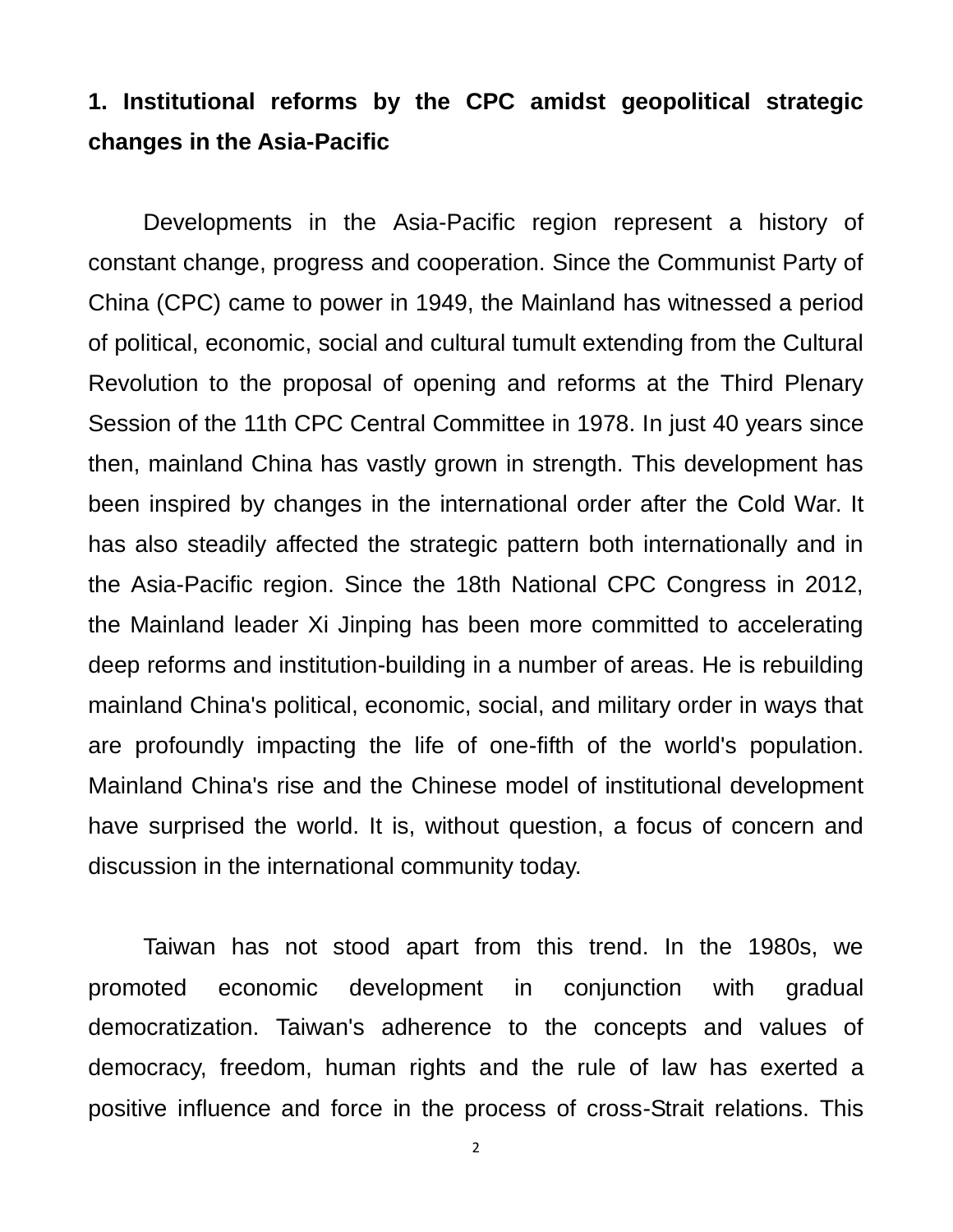relationship has progressively evolved from past military confrontation to interaction and exchanges. The process has not been without ups and downs. But placed in historical context one can see that it is the inevitable product of institutional changes on both sides. Mainland China is also learning to face up to the development of democratic politics in Taiwan. Since May 20, relations between the two sides have been in a cooling-off phase, but there has not been any saber-rattling. Taiwan has shown restraint and taken a non-provocative and pragmatic attitude. This comes from an understanding of the difficult process and hard-won results of the past development of cross-Strait relations. We believe that mutual respect, goodwill, and understanding between the two sides can bring positive energy to cross-Strait and regional peace.

## **2. "Respect and understanding" are the keys to the development of cross-Strait relations**

The two sides of the Taiwan Strait have chosen different systems. Yet both sides share the same goal of putting the welfare of the people first. For the past nearly six months, Taiwan has clearly expressed its respect for the historical fact of various joint acknowledgements and understandings achieved through communication and negotiations between the Straits Exchange Foundation (SEF) and the Association for Relations Across the Taiwan Straits (ARATS) in 1992. We have conducted cross-Strait affairs on the existing political foundation and in accordance with the Republic of China Constitution, the Act Governing Relations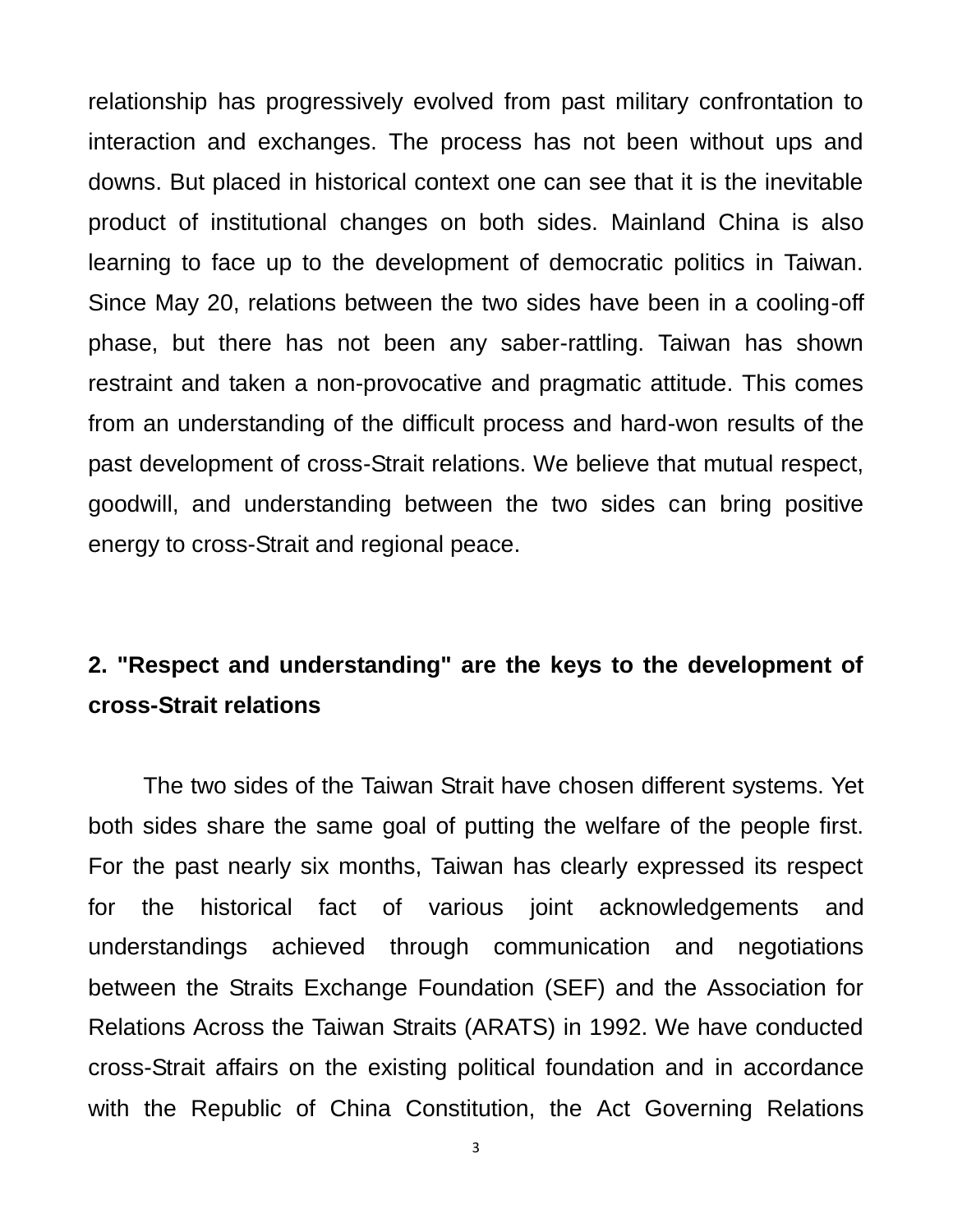between the People of the Taiwan Area and the Mainland Area, and other relevant legislation. And we have worked hard to maintain the peaceful and stable development of cross-Strait relations. The R.O.C. government has been clear, consistent and firm in its cross-Strait policy views and stance. It has also shown the utmost flexibility. "Respect and understanding" are important attitudes in advancing the current development of cross-Strait relations. The Mainland should positively understand the goodwill in Taiwan's words and actions. It should not negatively interpret or deliberately conflate internal developments in Taiwan with independence acts or make unwarranted criticism. Such treatment is not appropriate.

I believe it is important to look at cross-Strait relations from a historical perspective. In 1987, Taiwan lifted restrictions on family-related visits to the Mainland. Since then, the government has continued to adjust policy actions in cross-Strait interactions. In 1991, Taiwan established the Mainland Affairs Council (MAC) and the Straits Exchange Foundation (SEF). It also formulated the Act Governing Relations between the People of the Taiwan Area and the Mainland Area to handle cross-Strait affairs and begin cross-Strait talks. In 2000, Taiwan introduced an economic and trade policy involving the promotion of the Mini Three Links and "proactive liberalization with effective management." This laid the foundation for the subsequent opening of direct cross-Strait transportation links, tourism, bilateral investment, and the signing of 23 cross-Strait agreements. Since May 20 of this year, the R.O.C. government has positively sought to maintain the status quo of peace and stability in the Taiwan Strait. Such efforts include the proposal of the aforementioned discussion to narrow the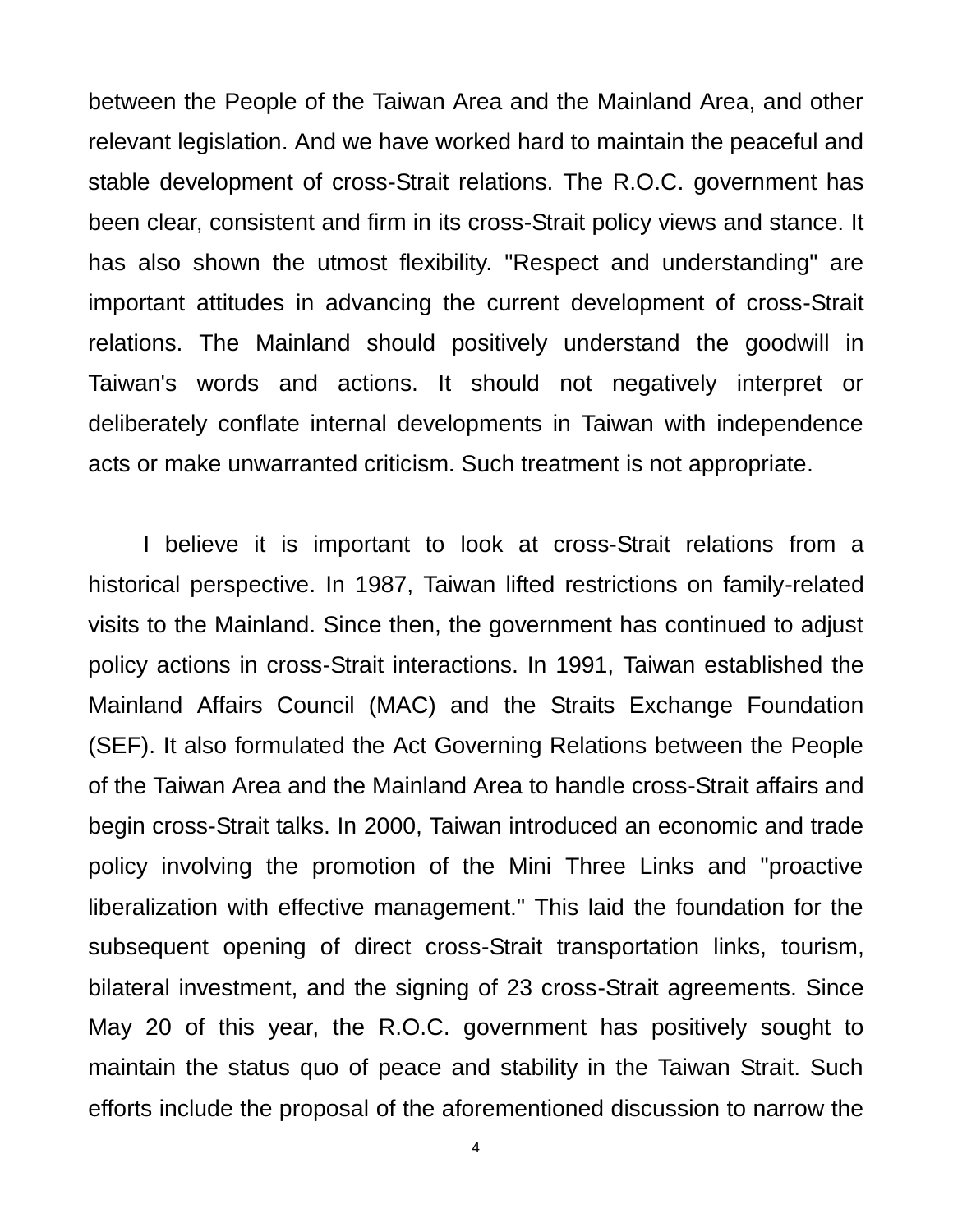cognitive distance between the two sides. Based on the legal principle of equality, it has also promoted the inclusion of Mainland students in the National Health Insurance system, cared for the education and daily life of Mainland students and Mainland spouses in Taiwan, and built a safe travel environment for Mainland tourists. In its foreign economic layout, Taiwan has sought to develop cooperatively with mainland China and build mutual trust between the two sides. Beijing should understand our position with goodwill, positively view Taiwan's efforts, and reduce its targeted criticism and accusations against Taiwan.

#### **3. Seeking common understanding through pragmatic communication and dialogue**

The mechanisms for official interaction and institutionalized negotiations across the Taiwan Strait have been temporarily suspended. Although this has complicated efforts by the two sides to resolve their political differences and concerns, Taiwan proactively maintains contact with the other side on cross-Strait affairs through existing channels. We believe that understanding and respect, constructive communication and dialogue without preconditions are the most important keys to solving problems and building mutual trust. We also believe that sincerity and goodwill are the keys to finding new common awareness and understanding between the two sides.

Taiwan's invitation for communication and dialogue has attracted the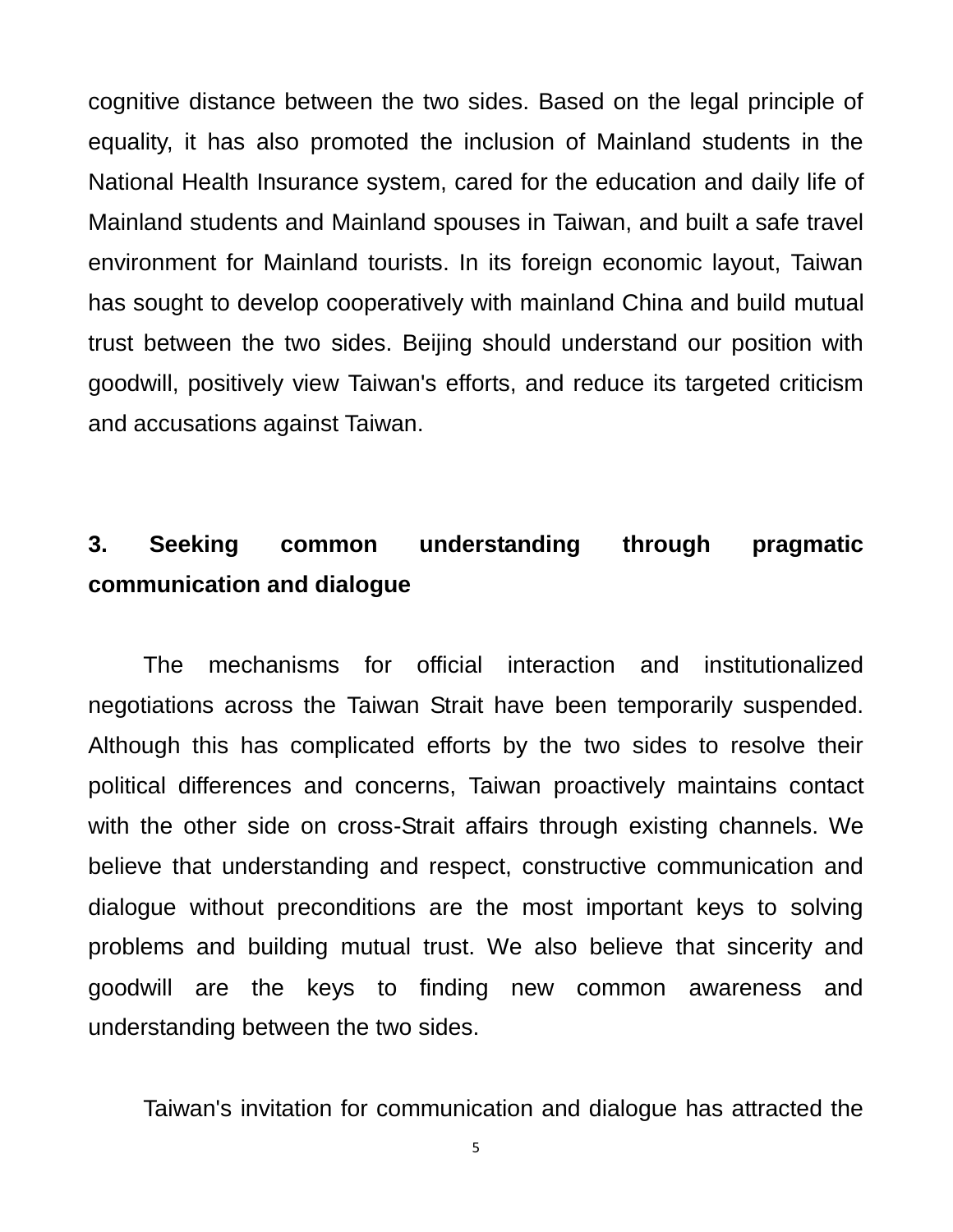attention of the international community and mainland China. Taiwan fulfilled its responsibility in maintaining peace in the Taiwan Strait. The differences between the two sides should not hinder the development of cross-Strait relations. Indeed, these differences require pragmatic communication and management to prevent the two sides from slipping into the vicious cycle of suspicion and stagnation. Closing doors does nothing to help clarify the facts or pursue cooperation. Constructive dialogue based on mutual respect for different developments, systems, ideologies, and social modes is the only way to remove barriers.

#### **4. The government has consistently adhered to safeguarding the wellbeing of the people on both sides**

The R.O.C. is a democratic country in which all policy formulations must take into consideration the majority opinion and respect the operation of democratic mechanisms. The R.O.C. is the greatest common denominator in Taiwan society. We hope that mainland China will pragmatically face up to this reality. People-to-people exchanges and interactions across the Taiwan Strait have continued for 30 years and have steadily intertwined the two civil societies. They have also gradually defused the past hard-power confrontation focused on armed conflict and replaced it with flexible exchanges and learning process in the economic, social and cultural spheres. Neither side wants opposition and dispute. We welcome normal cross-Strait people-to-pepole exchanges and contact for its positive contribution to promoting mutual understanding and building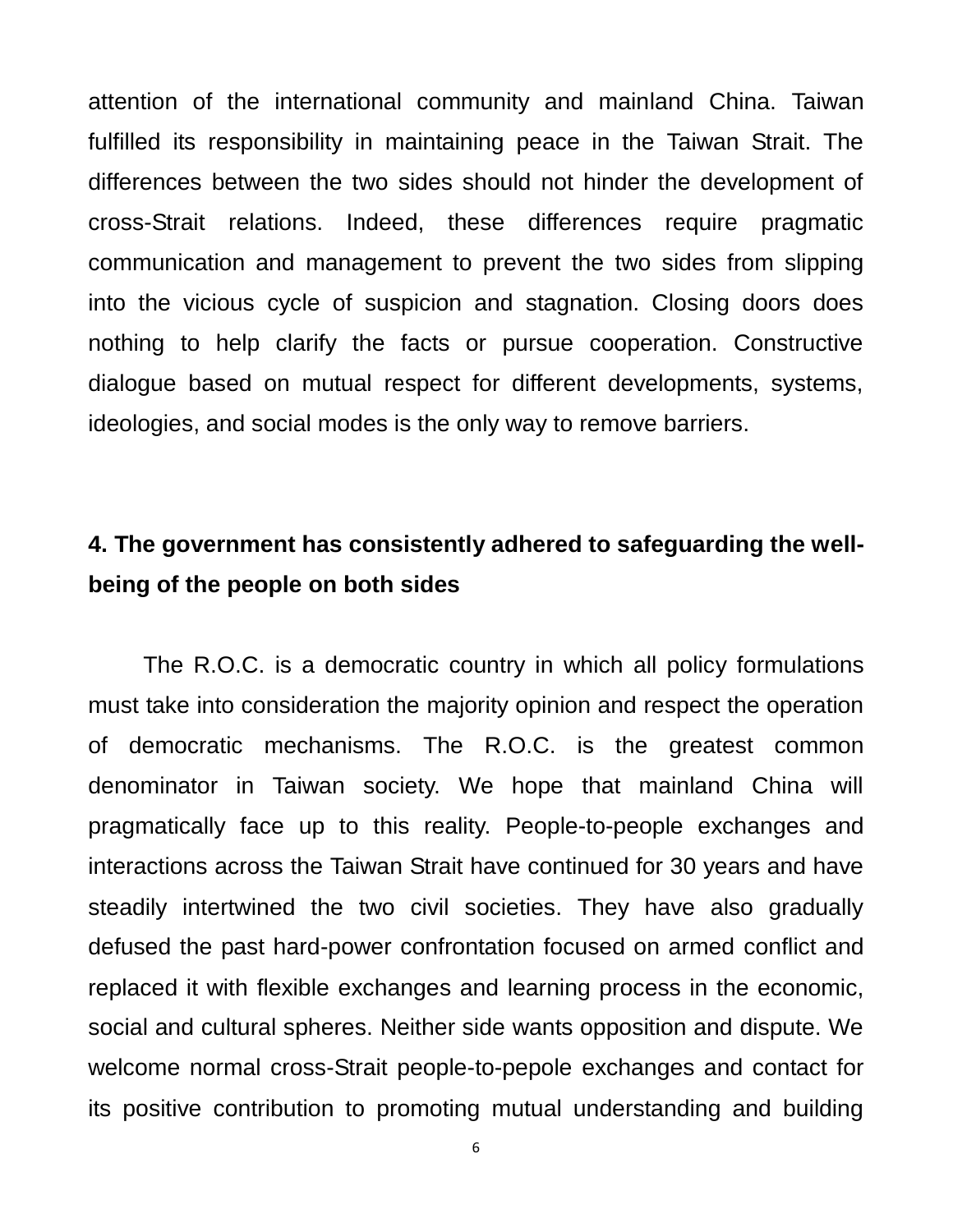mutual trust. We also believe that the recipe for promoting harmonious feelings between the people on the two sides includes mutual concern, interaction without political considerations and alternatives, a refusal to use "quantitative" or "physical" differences to suppress the other side, and a refusal to intensify confrontation and hostility in cross-Strait public opinion.

The well-being of people on both sides lies at the core of the development of cross-Strait relations. A MAC survey conducted in August this year found that 83.8% of the public support the government's policy commitment since May 20 to maintaining peaceful and stable cross-Strait relations; 77.5% of the public support handling cross-Strait relations by democratic mechanisms and in keeping with public opinion; and nearly 90% of the public support maintaining the status quo. Taiwan's cross-Strait policy is supported by the United States, the European Union, Japan and other countries. It also corresponds with the interests of regional parties. We hope that normal and healthy exchanges between the two sides will align the direction and rhythm of cross-Strait developments with the public's expectations and create momentum for further development on both sides.

#### **5. Conclusion**

Looking to the future, mainland China will need to implement reforms that will have a far-reaching impact. As the Mainland grows stronger, it will also change the global strategic order. We hope that the international